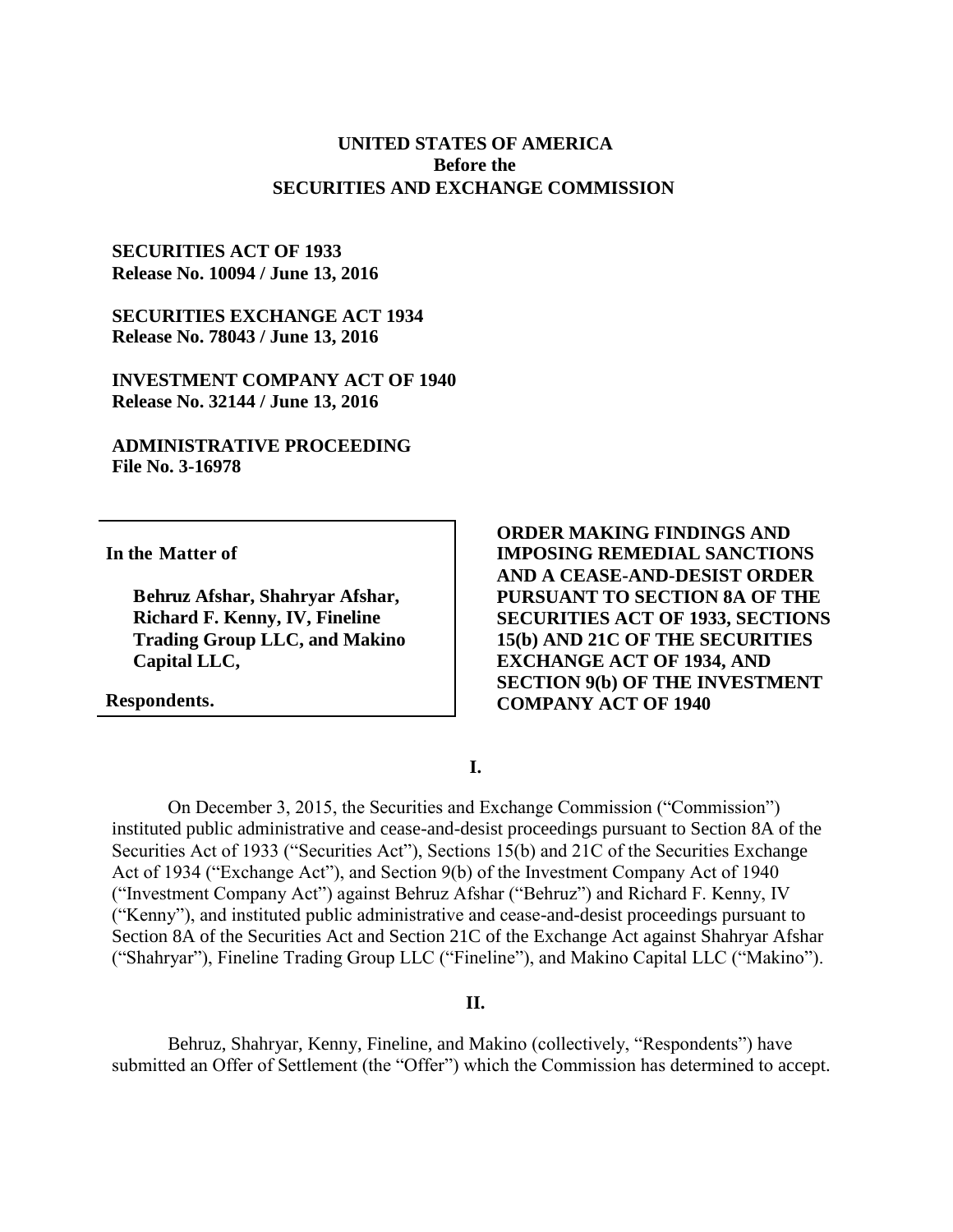Solely for the purpose of these proceedings and any other proceedings brought by or on behalf of the Commission, or to which the Commission is a party, and without admitting or denying the findings herein, except as to the Commission's jurisdiction over them and the subject matter of these proceedings, which are admitted, Respondents consent to the entry of this Order Making Findings and Imposing Remedial Sanctions and a Cease-and-Desist Order Pursuant to Section 8A of the Securities Act of 1933, Sections 15(b) and 21C of the Exchange Act, and Section 9(b) of the Investment Company Act ("Order"), as set forth below.

### **III.**

On the basis of this Order and Respondents' Offer, the Commission finds that:

### **SUMM ARY**

1. This case involves two fraudulent trading schemes by Behruz Afshar ("Behruz") and his twin brother, Shahryar Afshar ("Shahryar"), and their close friend, Richard F. Kenny, IV ("Kenny"): the mismarking of option orders to obtain "customer priority" and "spoofing" to generate liquidity rebates. The Afshars are sophisticated options traders and former registered representatives. Kenny, during the relevant time period, was a registered representative at Lightspeed Trading, LLC ("Lightspeed"). The Afshars and Kenny conducted the schemes through two Lightspeed accounts in the name of Fineline Trading Group LLC ("Fineline") and Makino Capital LLC ("Makino"), limited liability companies which the Afshars owned.

2. The first scheme involved the mismarking of option orders to take advantage of the benefits that certain exchanges provide to non-professional, public retail investors. These exchanges, including the Chicago Board Options Exchange, the NYSE AMEX Options, the International Securities Exchange, and Nasdaq OMX PHLX ("PHLX"), require option orders from the accounts of public customers (not broker-dealers or market-makers) to be marked as either "customer" or "professional."

3. Orders marked "customer" have priority of execution over, and earn higher rebates and incur lower fees than, orders marked "professional" at the same price. A nonbroker-dealer person or entity that places more than 390 orders in listed options per day (on average)—whether executed or not—on any listed options exchange during any calendar month in a quarter will be designated as a "professional" for the next quarter. Conversely, a "customer" is a non-broker-dealer person or entity that does not exceed the 390-order threshold for each calendar month in a quarter.

4. Despite far exceeding the 390-order threshold for every quarter from October 2010 to December 2012, the Respondents were able to continually place "customer"-marked orders throughout this time period by shifting their trading operations on a quarterly basis between the accounts of Fineline and Makino. When Fineline was designated as "professional" for an upcoming quarter, the Afshars' trading operations transitioned that quarter to Makino's account (designated as "customer"), essentially ceasing activity in Fineline's account. Fineline's inactivity would ensure that its account fell below the 390-order threshold, thereby achieving "customer" status for the next quarter, and thus enabling the trading to continue with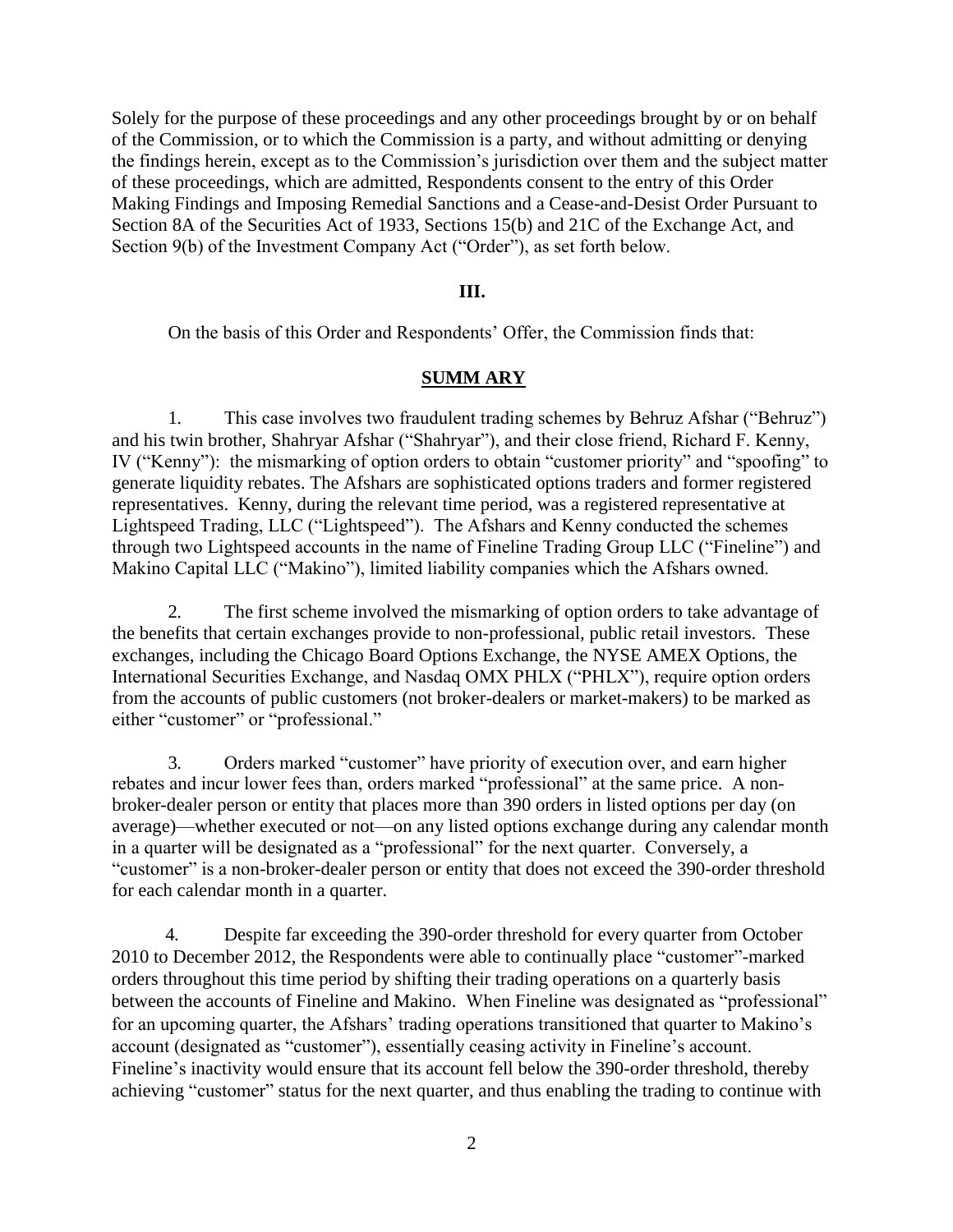the benefits of "customer" designation for that subsequent quarter (while trading in Makino essentially ceased).

5. The Afshars and Kenny accomplished this back-and-forth scheme through false representations to Lightspeed that Behruz had the sole beneficial interest in Fineline and that Shahryar had the sole beneficial interest in Makino, when in fact Behruz had a beneficial interest in both companies. Kenny facilitated the movement of funds and trading operations between the accounts. He also traded in the Afshars' accounts, received a portion of their trading gains, and shared his commissions with the Afshars.

6. By placing orders improperly marked as "customer," the Respondents deceived several exchanges—wrongly avoiding over \$2 million in transaction fees—and unfairly disadvantaged other market participants with orders that received execution priority.

7. The second scheme involved manipulative trading known as "spoofing" to collect rebates from the PHLX. During the relevant time period, the PHLX employed a "maker-taker" fee model that offered rebates for orders that provided—or "made"—liquidity (i.e., orders that are posted to the exchange's order book before executing against a subsequent incoming order) and charged fees for orders that "took" liquidity (i.e., orders that execute immediately against previously-received, liquidity-providing orders).

8. Between May 2011 and December 2012, the Respondents placed All-Or-None ("AON") orders—undisplayed orders that must be executed in their entirety or not at all—in options on the PHLX to generate liquidity rebates. The Respondents then placed smaller orders in the same option series and price as the larger AON orders, but on the opposite side of the market. These small-lot orders, which were displayed, were not bona fide orders because they were not intended to be executed. Instead, they were placed to alter the option's best bid or offer ("BBO") in order to induce, or "spoof," other market participants into submitting orders at the new BBO, which would then execute against the AON orders. Upon execution of those AON orders, any open displayed orders placed by the Respondents were cancelled.

9. Because the executed AON orders existed prior to the entry of the other market participants' orders, they were deemed to have added liquidity and, thereby, generated rebates. In contrast, the other market participants, induced into trading against the AON orders, were assessed a "take" fee. As a result of this trading scheme, the Respondents' accounts reaped over \$204,000 in ill-gotten rebates.

## **RESPONDENTS**

10. **Behruz Afshar**, age 45, of Chicago, IL, worked at Terra Nova Financial, LLC ("Terra Nova"), a registered broker-dealer, from February 1997 to August 2007. While at Terra Nova, Behruz was the firm's head trader, managing and supervising all trading operations of the broker-dealer. Behruz was also associated with another registered broker-dealer from October 2009 to December 2011. In March 2008, Behruz started his own trading company, Fineline, which began trading through a master sub-account at Terra Nova. During the relevant time period, Fineline traded through a master sub-account at Lightspeed. Behruz employed traders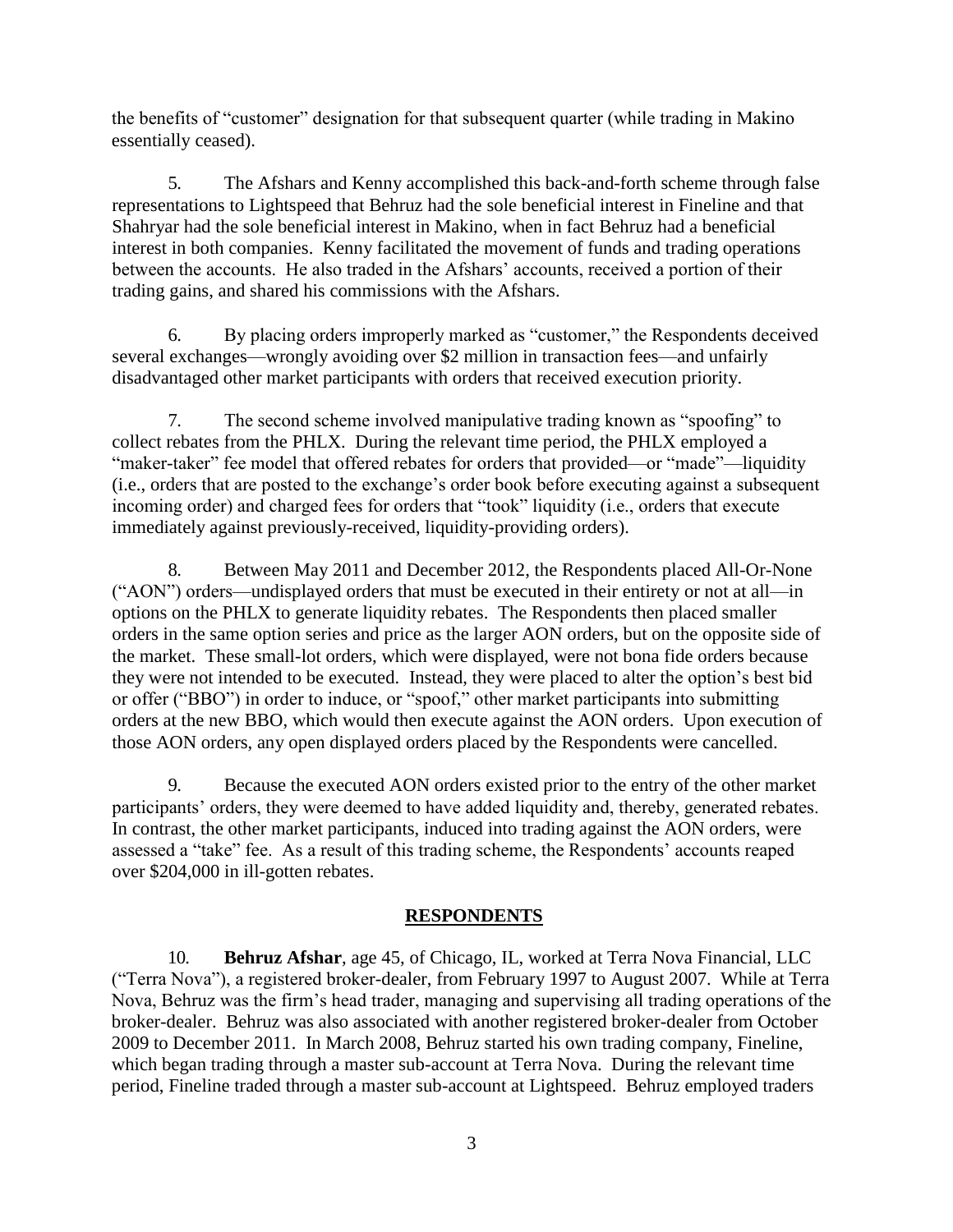on an independent contracting basis to trade in Fineline's sub-accounts. Behruz held Series 3, 4, 7, 24, 53, 55, and 63 licenses.

11. **Shahryar Afshar**, age 45, of Chicago, IL, is the twin brother of Behruz and was a registered representative with Terra Nova from 1998 to 1999, and from March 2005 to October 2005, and with various other broker-dealers from 2000 to 2004. In December 2010, together with Behruz and Kenny, Shahryar formed and took an ownership interest in Makino, which traded through a master sub-account at Lightspeed. Makino utilized the same independent contracting traders as Fineline to trade in its sub-accounts. Shahryar held Series 3, 7, 55, and 63 licenses.

12. **Richard F. Kenny, IV**, age 45, of Chicago, IL, was a registered representative at Terra Nova from 1996 to 1998 and from January 2005 until October 2010, when he became a registered representative at Lightspeed as a result of Lightspeed's acquisition of Terra Nova. Kenny held Series 3, 7, 24, 55, and 63 licenses. Kenny resigned from Lightspeed in December 2013, due to his refusal to formally attest that he was not sharing his commissions with any customers or non-registered individuals. On October 2014, FINRA filed a complaint against Kenny for repeatedly refusing to respond to informational requests in connection with its investigation of the Afshars' trading activity. In June 2015, FINRA issued a decision against Kenny for his failure to provide information and documents that would have identified the Afshars and bank accounts in their names or under their control. FINRA's decision, which became final in July 2015, barred Kenny from association with any FINRA member firm and ordered him to pay costs.

13. **Fineline Trading Group LLC** is a Nevada limited liability company that Behruz formed in December 2007. Fineline is a trading company through which Behruz, during the relevant time period, employed up to four independent contracting traders to trade in its sub-accounts. Behruz and Kenny also traded in Fineline's sub-accounts. Behruz controlled and handled all of Fineline's trading operations, risk management, and accounting.

14. **Makino Capital LLC** is a Nevada limited liability company that Shahryar, Behruz, and Kenny formed in December 2010. Makino utilized the same independent contracting traders as Fineline to trade in its master sub-account. Shahryar, Behruz, and Kenny also traded in Makino's sub-accounts. Behruz controlled and handled all trading operations, risk management, and accounting for Makino.

## **OTHER RELEVANT ENTITIES**

15. **Lightspeed Trading LLC** is a New York limited liability company that was formed in 1998. Lightspeed is a broker-dealer registered with the Commission pursuant to Section 15(b) of the Exchange Act. Lightspeed's principal place of business is in New York, New York; the firm also has a branch office in Chicago. Lightspeed, which acquired Terra Nova in 2010, is a member of FINRA and various exchanges.

16. **Third Rail Management, Inc. ("Third Rail")** is a Nevada S corporation that Kenny formed in 2008. During the relevant time period, among other things, Third Rail's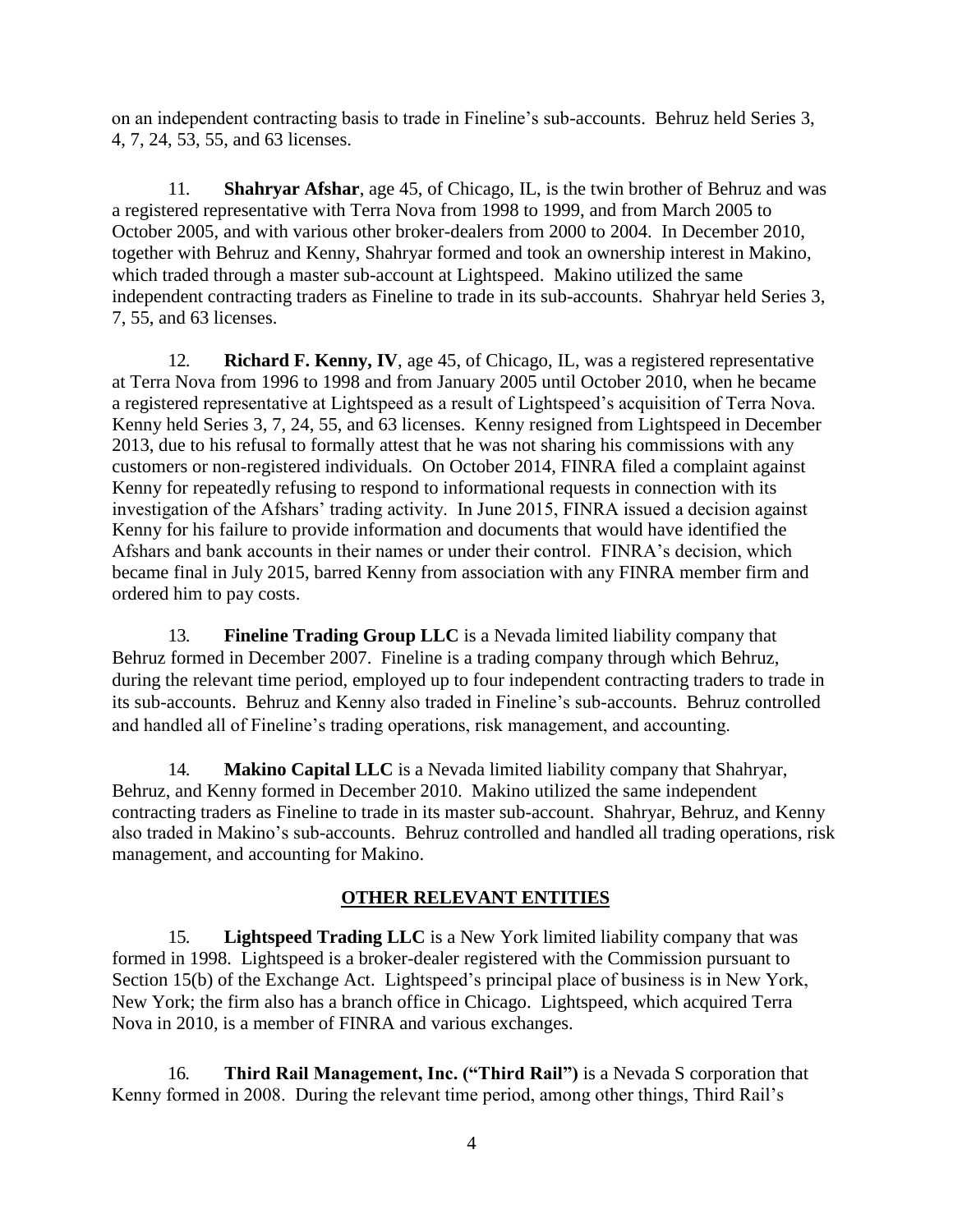bank account facilitated monetary transfers between the checking accounts of Fineline and Makino.

### **FINDINGS**

## **A. The Afshar Brothers and Kenny**

17. The Afshar brothers and Kenny are close friends. They attended the same middle school and college, and had overlapping tenures at Terra Nova where Behruz was director of the firm's trading operations, and where Kenny and Shahryar were registered representatives.

18. In October 2010, Kenny became a registered representative at Lightspeed as a result of Lightspeed's acquisition of Terra Nova. Kenny, although a registered representative with Lightspeed, was considered an independent contractor or "external broker" of the firm.

19. Kenny brought with him to Lightspeed some of the customer accounts he personally serviced while at Terra Nova, including his two largest customers, Behruz and Shahryar and their accounts, most notably, Fineline.

20. During his tenure at Lightspeed, Kenny, as an "external broker," was not required to work at the firm's registered office in Chicago, but operated alongside Behruz at a trading desk they leased on one of the floors of the Chicago Stock Exchange, Inc. Shahryar traded from his home or at one of the terminals at his brother's and Kenny's rented trading desk.

21. Kenny helped Behruz form Fineline and Makino by filing the formation documents with the state of Nevada and serving as Fineline's resident agent. Kenny was also Fineline's registered representative at Terra Nova (and later at Lightspeed) and Makino's registered representative at Lightspeed, earning commissions on trades in their accounts. Kenny, along with Behruz, was also a signer on the companies' checking accounts and a named cardholder of Fineline's business credit card.

22. During the relevant time period, Fineline and Makino employed at least four traders on an independent contracting basis to trade in the companies' sub-accounts, using trading capital provided by the Afshars.

23. Generally, a master sub-account is an account at a broker-dealer where a toplevel customer, in most instances a limited liability company or limited liability partnership, is allowed to have subordinate accounts for different trading activities. These subordinate, or sub-, accounts are then typically used by individual traders or groups of traders.

24. Three of the independent contracting traders of Fineline and Makino traded in the same office space in San Francisco, and the other trader was a friend of the Afshars who traded primarily alongside Behruz and Kenny at their trading desk.

25. The master sub-account arrangement with portfolio margining afforded the traders increased "buying power" and leverage as each trader could trade on margin against the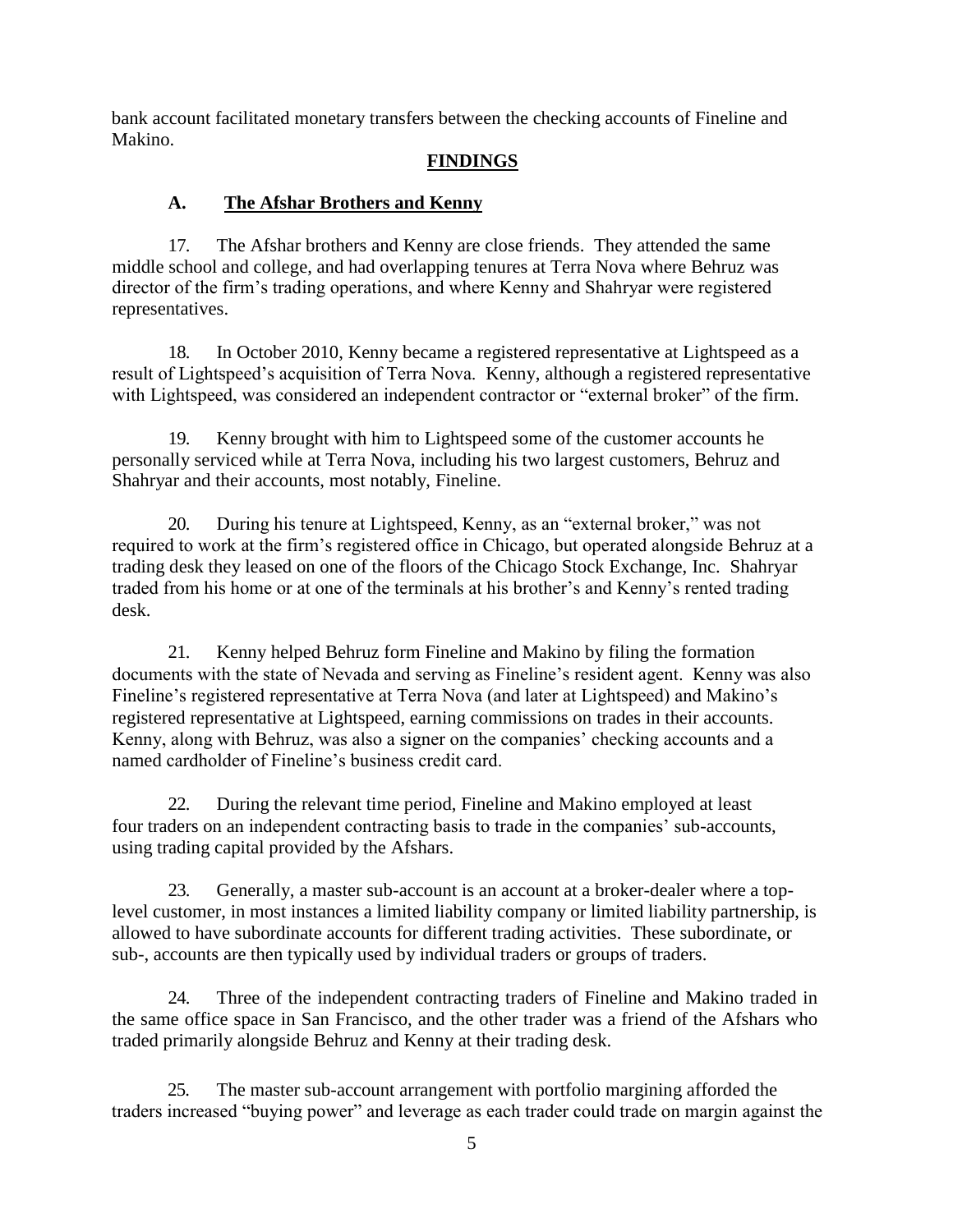value of the entire Fineline or Makino master account. The traders agreed to split their respective net gains—which included the rebates earned on their trades—with the Afshars on a 50-50 basis.

26. Behruz oversaw all of the activity of the sub-account traders of Fineline and Makino on a real-time basis, kept track of their order counts, provided operational, riskmanagement, and technological support, as well as access to trading software to place and route orders to specific exchanges. Behruz also controlled and handled the traders' capital and managed all accounting, including determining the sub-account traders' payouts and expense reimbursements, and ensuring that the companies' trading profits (after compensating the subaccount traders) were split three ways—among himself, Shahryar, and Kenny.

27. Behruz and Kenny also kept track of, on a monthly basis, the exchanges' maker-taker pricing models and fee schedules and informed the sub-account traders of any changes.

28. From October 2010 to December 2013, Kenny earned approximately \$2 million in commissions, of which over \$1.5 million was earned from the Afshars' accounts. Kenny shared those commissions with the Afshars and personally traded in the sub-accounts of both Fineline and Makino. This conduct, which Kenny failed to disclose to Lightspeed, violated the broker-dealer's written supervisory procedures.

# **B. The "Professional" Order Type for Options**

29. A "professional order" is defined as an order for the account of a person or entity that: (1) is not a broker or dealer in securities; and (2) places more than 390 orders in listed options per day—whether executed or not—on any listed options exchange on average during any calendar month of a quarter for its own beneficial account(s) ("390-order threshold"). Three hundred ninety orders is equal to the total number of orders that a person would place in a day if that person entered one order every minute from market open to market close.

30. A "customer priority" order is defined as an order for the account of a nonbroker-dealer person or entity that falls below the 390-order threshold for each calendar month in a quarter.

31. All orders for multiple accounts beneficially owned or controlled by the same person or entity, and all sub-accounts of a person or entity's master account, must be aggregated when determining whether the 390-order threshold has been exceeded by that person or entity.

32. A "customer priority" order is given priority of trade execution over "professional" and broker-dealer orders at the same price and, with few exceptions, does not incur any transaction fees and receives higher rebates (or pays lower fees) for adding (or removing) liquidity. Options exchanges provide these benefits to customer priority orders to attract retail order flow and level the playing field for retail investors over market professionals.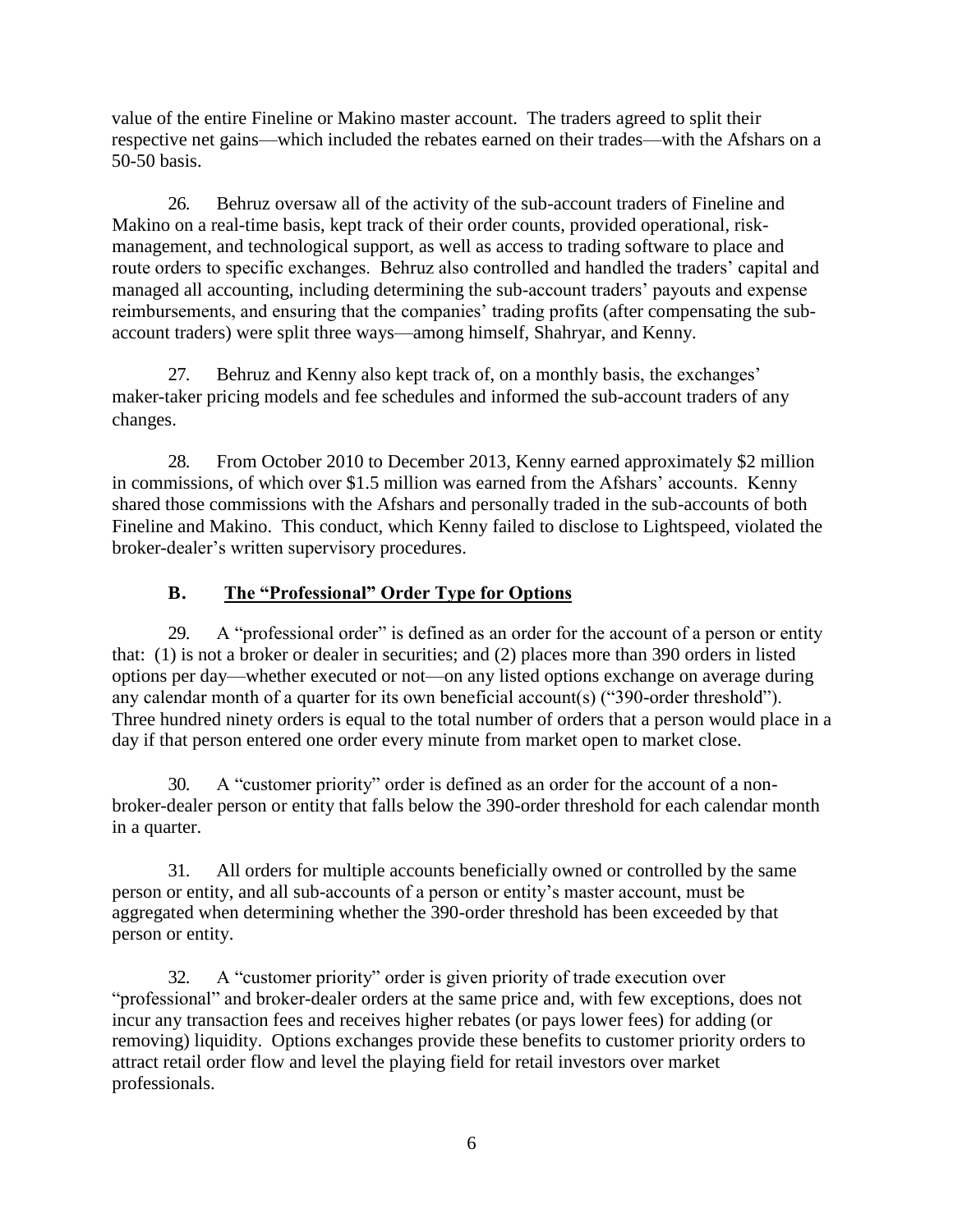33. Lightspeed coded orders as "customer" or "professional" based on a quarterly counting of its customers' orders. Orders from accounts with the same beneficial ownership (including all sub-accounts under a master account) were aggregated and totaled on a permonth basis to determine whether an account exceeded the 390-order threshold. Because trading activity was reviewed quarterly to determine whether orders for an account should be represented as "professional" or "customer," a professional account one quarter can become a customer account next quarter, and vice versa, depending on the previous quarter's order count.

## **C. The "Customer-Priority" Scheme**

## **1. The Scheme Generally**

34. From at least December 2010 to December 2012, the Afshars and Kenny perpetrated a scheme to fraudulently maintain "customer"-designation of all the orders from the Afshars' accounts without interruption despite their order counts at Lightspeed far exceeding the 390-order threshold for every month during that time period.

35. The scheme was accomplished by having the trading operations at Lightspeed alternate between the Fineline and Makino accounts each quarter, depending on which account was "customer"-designated, with the other "professional" account conducting little to no activity.

36. Both Kenny and Behruz knew Lightspeed's quarterly review procedures which required the aggregation of orders for all beneficially owned accounts (and their sub-accounts, if any existed). Kenny also read industry guidance regarding the requirement to aggregate orders and the exchanges' prohibition on avoiding the "professional" designation by spreading trading activity over multiple accounts.

37. Typically, at the end of each quarter, Kenny or Behruz sought confirmation from Lightspeed that either the Fineline or Makino account would be designated as "professional" and that the other account would "come off pro" and revert back to "customer."

38. After receiving confirmation from Lightspeed that the mostly dormant "professional" account would return to "customer" status at the start of the next quarter, Behruz alerted the sub-account traders of their upcoming transition to a new account and required them to wind down any open positions. Kenny ensured that the sub-account traders had trading authority and proper access credentials to seamlessly move between accounts. He also assisted the Afshars in transferring sufficient trading capital between the two master subaccounts to enable the trading operations to continue without interruption.

39. To avoid account aggregation, the Afshars and Kenny represented to Lightspeed that Behruz was the sole beneficial owner of the former, and Shahryar was the sole beneficial owner of the latter.

40. In fact, Behruz had a beneficial interest in both Fineline and Makino. Fineline's account opening documents, signed by Behruz and submitted to Lightspeed, listed Behruz as the only individual with a beneficial interest in the company. Fineline's incorporation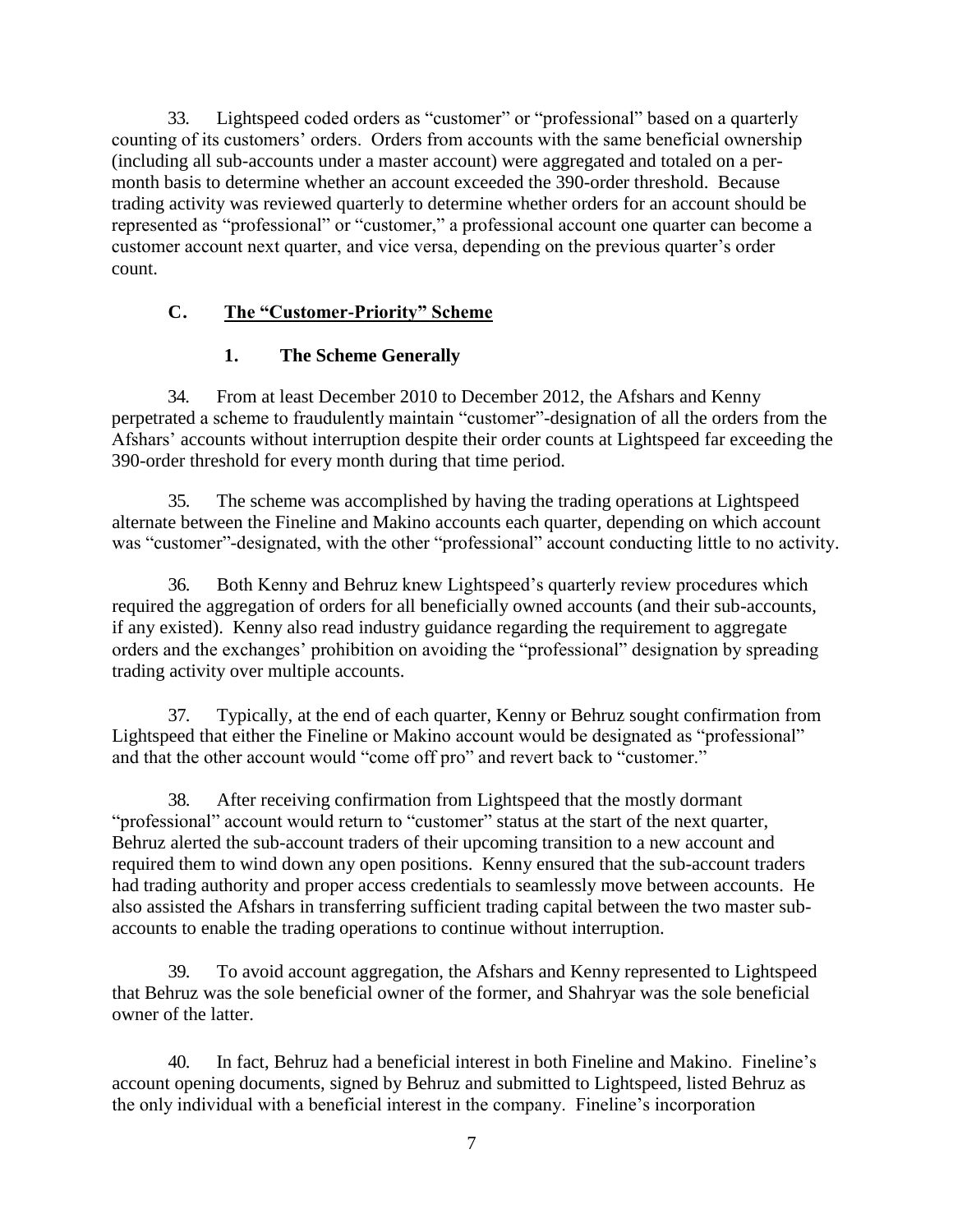documents also reflect that Behruz was the sole managing member of the company during the relevant time period.

41. For Makino, Behruz controlled the trading in the account and shared in its profits.

42. Had Lightspeed known that Behruz in fact controlled and managed both companies' accounts and had a beneficial interest in Makino, or that both companies' trading profits (after paying the sub-account traders) were divided among the Afshars and Kenny, the accounts of Fineline and Makino would have been marked "professional" for every quarter during the relevant time period.

# **2. The Genesis and Intent of the Customer-Priority Scheme**

43. The scheme took shape in December 2010, when Behruz and Kenny, fully aware of the aggregation requirements of orders from beneficially owned accounts, explored ways to ensure that Fineline's trading continued in a "customer"-marked account for the first quarter of 2011. Behruz and Kenny initially sought to open a new master sub-account at another brokerdealer. In mid-December 2010, Behruz forwarded to one of the sub-account traders an email from the other broker-dealer about the availability of a new master sub-account for trading by January 3, 2011, stating, "[b]elow is an email from my guy at the other BD we plan on trading soon…. In case you were wondering, we plan on having accounts open at multiple firms under different names so we can keep trading :)."

44. The idea of opening an account at the other broker-dealer was abandoned when Lightspeed's compliance department refused to approve Kenny's dual association with the other broker-dealer.

45. Behruz, Kenny, and Shahryar ultimately decided to form a new entity, Makino, named after a sushi restaurant in Las Vegas, Nevada that Shahryar frequented, open a master sub-account in its name at Lightspeed, and then make it appear that Makino was not beneficially owned by Fineline and/or Behruz. As Behruz explained to a sub-account trader via instant message:

> *Behruz*: i'm always about the money, the problem that we face is Monday [January 3, 2011] we are Pro[fessional]...that doesn't change

> *Behruz*: I was ready to have a customer account for [sic] to trade in as of last week, but some powers that may be came in and put some strain on that account so we had to go another route which will still accomplish our goal....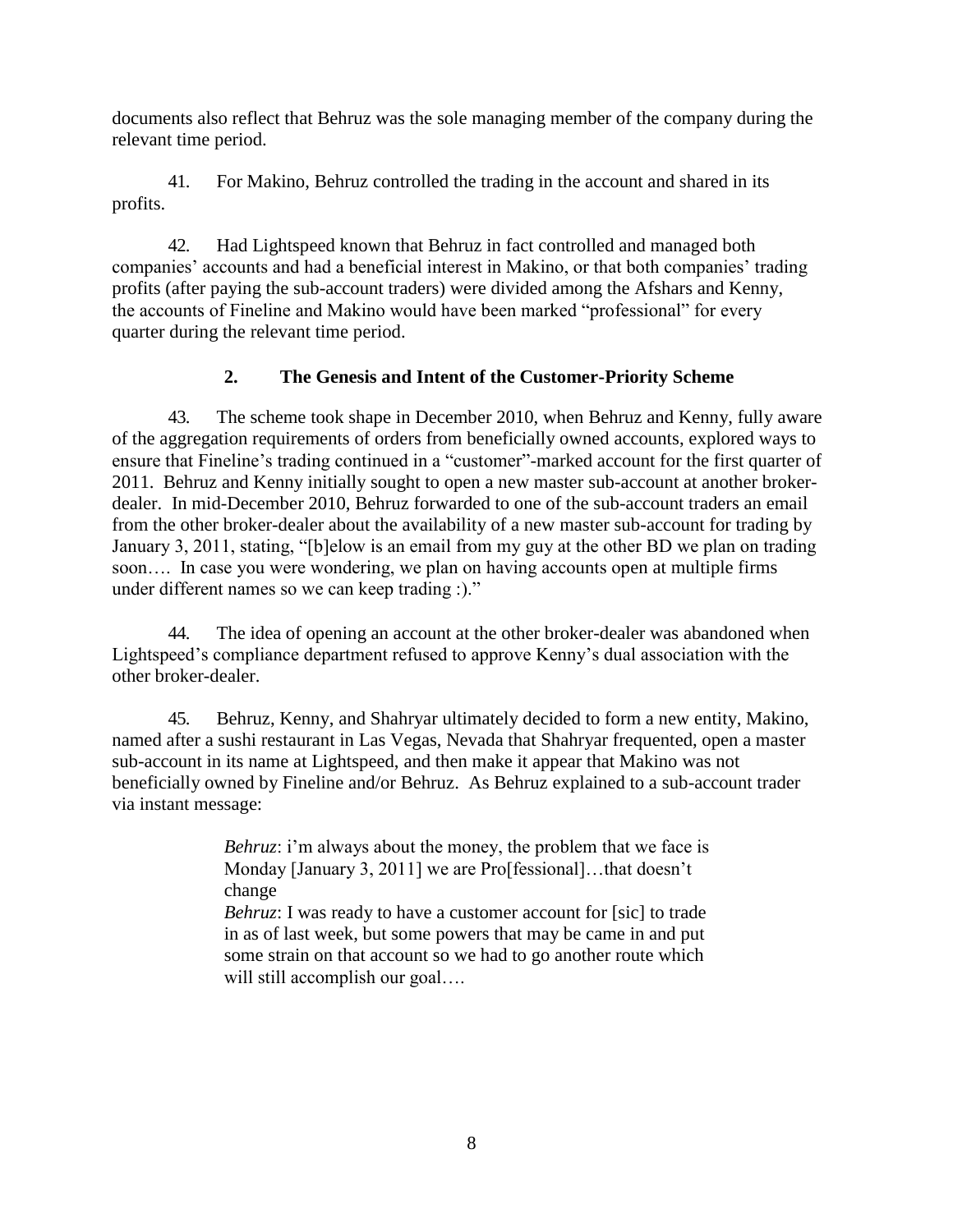*Behruz*: you should see all the s\*\*\* we're doing here...too funny *Sub-Account Trader*: costume party? what do you mean? *Behruz*: opening bank accounts, trading accounts, etc ... *Behruz*: *i* think we have about 10 llc here all tied to sushi names *Sub-Account Trader*: LOL *Sub-Account Trader*: you and your fish man *Sub-Account Trader*: too funny *Behruz*: i'm not even the one that came up with these damn names *Sub-Account Trader*: haha who made em up *Behruz*: my bro and rich

46. Kenny filed paperwork with the state of Nevada to form Makino on December 20, 2010. Those formation documents included Shahryar as the only principal of the company, despite the fact that Behruz and Kenny also had a beneficial interest in the company. One week later, Kenny completed and submitted an application to Lightspeed for a new master sub-account for Makino. That application, signed by Shahryar, falsely stated that Shahryar had the sole interest in Makino.

47. Once Makino's master sub-account was approved by Lightspeed in mid-January 2011, Fineline's trading, with Behruz managing the operations and Kenny serving as the registered representative (and an unofficial sub-account trader), was able to continue as a "customer"—for the first quarter of 2011 in the new Makino account—and for all subsequent quarters in the relevant time period as those operations seamlessly alternated between the two accounts.

48. By the fourth quarter of 2012, Behruz became frustrated with aggregating the sub-account traders' orders for purposes of determining the 390-order threshold, and confided in a former colleague from Terra Nova that it was time to "kill the whole idea of having these master sub setups and having individual traders being just backed and they have to monitor their order counts. That way we don't  $$ they don't have to f\*\*\*in' bounce around" between Fineline and Makino.

49. As a result, starting in January 2013, the Respondents' plan was for each sub-account trader to establish their own LLC, open an account at Lightspeed in the name of that LLC in which to trade, and have Fineline "operate as we always have, but more as a lender of capital," controller of all the "money flow," and recipient of a split of the traders' respective net gains. "The idea," as Behruz wrote, "[was] to function in a capacity where [Fineline] will not have beneficial ownership but will still be able to provide traders with the same service" and with trading capital. Moreover, each trader had to "adhere to the 390 rule or else run the risk of being coded pro-customer."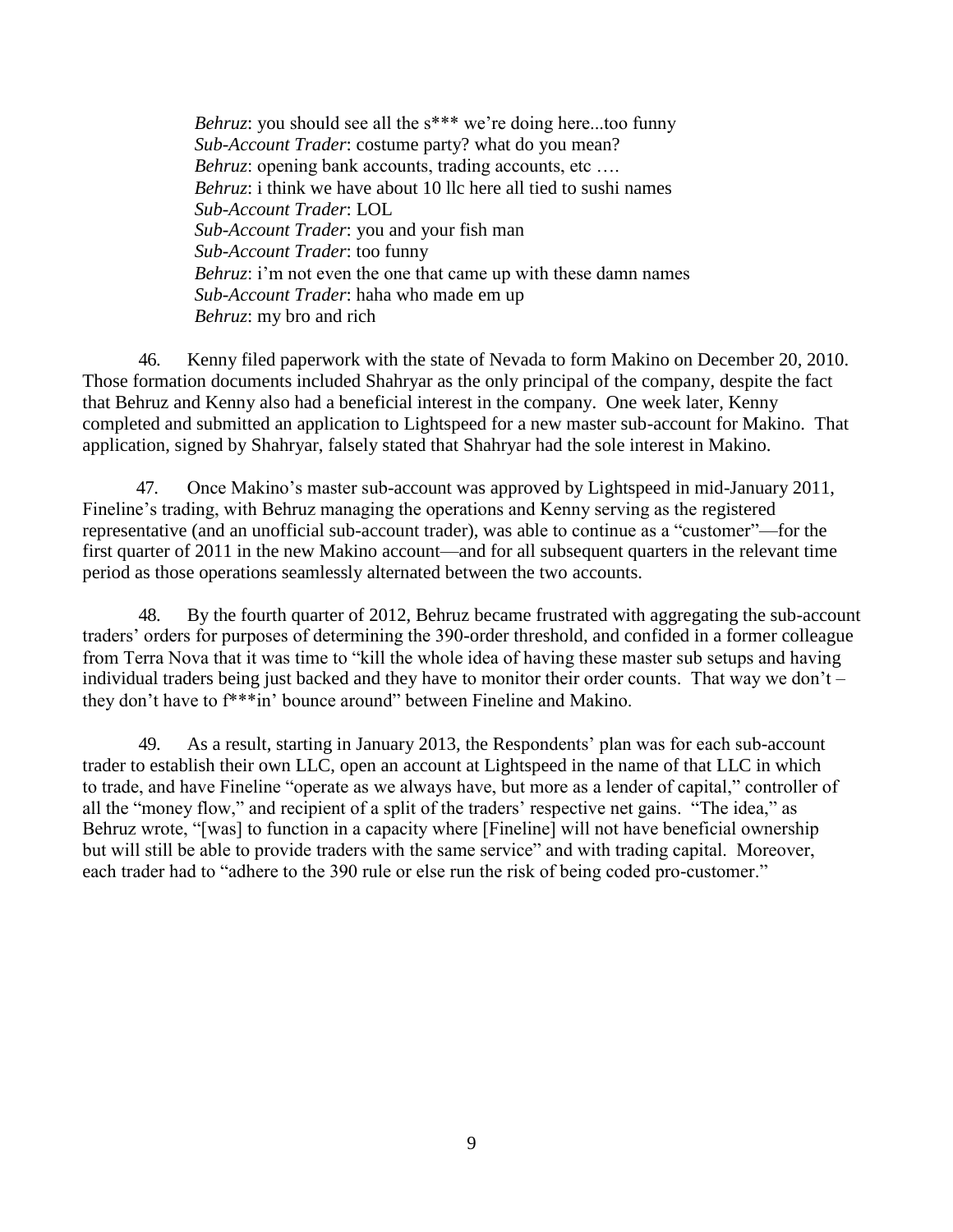## **3. Specific Example of the Customer-Priority Scheme**

2011: 50. The Respondents placed the following number of orders in the fourth quarter of

| <b>Month</b>  | <b>Account Name</b>               | <b>Account</b><br><b>Designation</b> | <b>Aggregate Orders</b> | <b>Daily Average</b> |
|---------------|-----------------------------------|--------------------------------------|-------------------------|----------------------|
| October 2011  | Fineline Trading Group LLC        | Customer                             | 91,250                  | 4,345                |
|               | Makino Capital LLC                | Professional                         | 78                      |                      |
| November 2011 | <b>Fineline Trading Group LLC</b> | Customer                             | 76,916                  | 3,663                |
|               | Makino Capital LLC                | Professional                         |                         | 0.10                 |
| December 2011 | Fineline Trading Group LLC        | Customer                             | 80,134                  | 3,816                |
|               | Makino Capital LLC                | Professional                         |                         |                      |

51. In anticipation of Fineline becoming designated as "professional" for the first quarter of 2012 based on the order counts above, Kenny began the process of re-activating the Makino subaccounts in late December 2011.

52. On December 27, 2011, Kenny emailed a representative in Lightspeed's accounts department requesting log-in credentials for the Makino sub-accounts. In his email, Kenny falsely represented that only Shahryar would be trading in each of the sub-accounts and that Shahryar was the only member of Makino, attaching trade authorization forms signed by Shahryar listing only his name for each sub-account. On December 30, 2011, Kenny received the log-in credentials.

53. As part of ensuring a seamless transition of trading operations from Fineline to Makino for the start of the first quarter of 2012, Behruz transferred trading capital from Fineline to Makino through an entity owned by Kenny.

54. On December 30, 2011, Behruz submitted a wire request to Lightspeed to transfer \$420,000 from Fineline's brokerage account to its checking account. After receiving those funds, on the same day, Fineline's checking account transferred \$220,000 to a checking account in the name of Third Rail, an entity Kenny owned and which helped facilitate money transfers between Fineline and Makino, with the remaining \$200,000 transferred to Makino's checking account (increasing Makino's account balance to over \$400,000).

55. On January 3, 2012, Third Rail transferred \$200,000 to Makino's checking account (increasing its account balance to more than \$600,000). Later that day, Makino transferred \$600,000 to its brokerage account at Lightspeed and Kenny emailed the sub-account traders their respective log-in credentials received from Lightspeed's accounts department to begin trading in the Makino sub-accounts.

56. The next day, January 4, Third Rail's checking account transferred \$250,000 to Makino's checking account, all of which Makino then transferred to its brokerage account at Lightspeed, providing additional trading funds.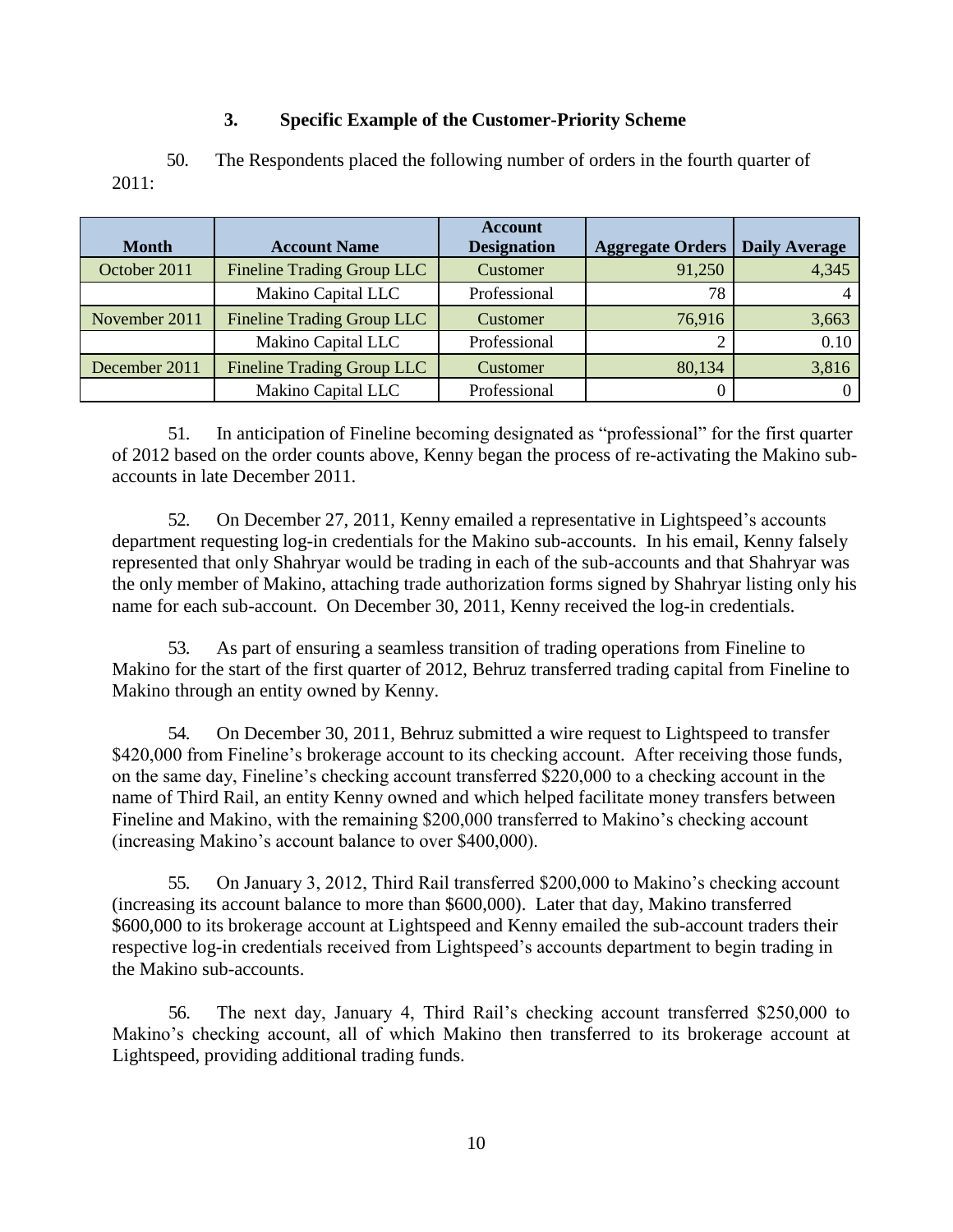57. Third Rail's involvement in the transfers between Fineline and Makino was intended to avoid raising suspicions that the two companies were affiliated.

|               |                                   | <b>Account</b>     |                         |                      |
|---------------|-----------------------------------|--------------------|-------------------------|----------------------|
| <b>Month</b>  | <b>Account Name</b>               | <b>Designation</b> | <b>Aggregate Orders</b> | <b>Daily Average</b> |
|               |                                   |                    |                         |                      |
| January 2012  | <b>Fineline Trading Group LLC</b> | Professional       | 438                     |                      |
|               | Makino Capital LLC                | Customer           | 97,122                  | 4,625                |
| February 2012 | <b>Fineline Trading Group LLC</b> | Professional       | 16                      | 0.8                  |
|               | Makino Capital LLC                | Customer           | 100,187                 | 5,009                |
| March 2012    | <b>Fineline Trading Group LLC</b> | Professional       | 12                      | 0.55                 |
|               | Makino Capital LLC                | Customer           | 107,232                 | 4,874                |

58. The following shows the shifting of trading activity from Fineline's account to Makino's account (now "customer") in the first quarter of 2012:

59. On March 29, 2012, Kenny requested, and received, confirmation from Lightspeed that Fineline's designation would revert back to "customer" at the start of the second quarter based on the order counts above. Later that day, Kenny requested that Lightspeed "expire" the Makino log-in credentials used by the sub-account traders and "enable" four Fineline log-in credentials, effective Monday, April 2, 2012, the first trading day of the next quarter.

60. As part of transitioning the trading operations from Makino back to Fineline for the start of the second quarter of 2012, Makino transferred trading capital to Fineline. On Friday, March 30, 2012, Makino requested a wire transfer of \$730,000 from its Lightspeed account to its checking account. On April 2, 2012, Makino transferred \$500,000 and \$80,000 to Third Rail's and Fineline's checking accounts, respectively, and Kenny emailed the sub-account traders their new log-in credentials for the re-activated Fineline sub-accounts. On April 4, 2012, Third Rail transferred \$300,000 to Fineline's checking account. Several days later, on April 9, 2012, Fineline transferred \$400,000 to its Lightspeed account providing additional trading funds.

## **4. The Deceived Parties of the Customer-Priority Scheme**

61. The "customer priority" scheme was intended to deceive the exchanges requiring option orders from public customers to be designated as either "customer" or "professional." On the basis of that order designation, the exchanges determined which orders received priority of execution and the amounts of all related transaction credits and debits, including liquidity rebates, "take" fees, transaction costs, and cancellation fees. Lightspeed passed on the full amount of these credits and debits from the exchanges to the corresponding customers that placed the orders.

62. As a result, the customer-priority scheme netted the Respondents' accounts over \$2 million in exchange fees avoided.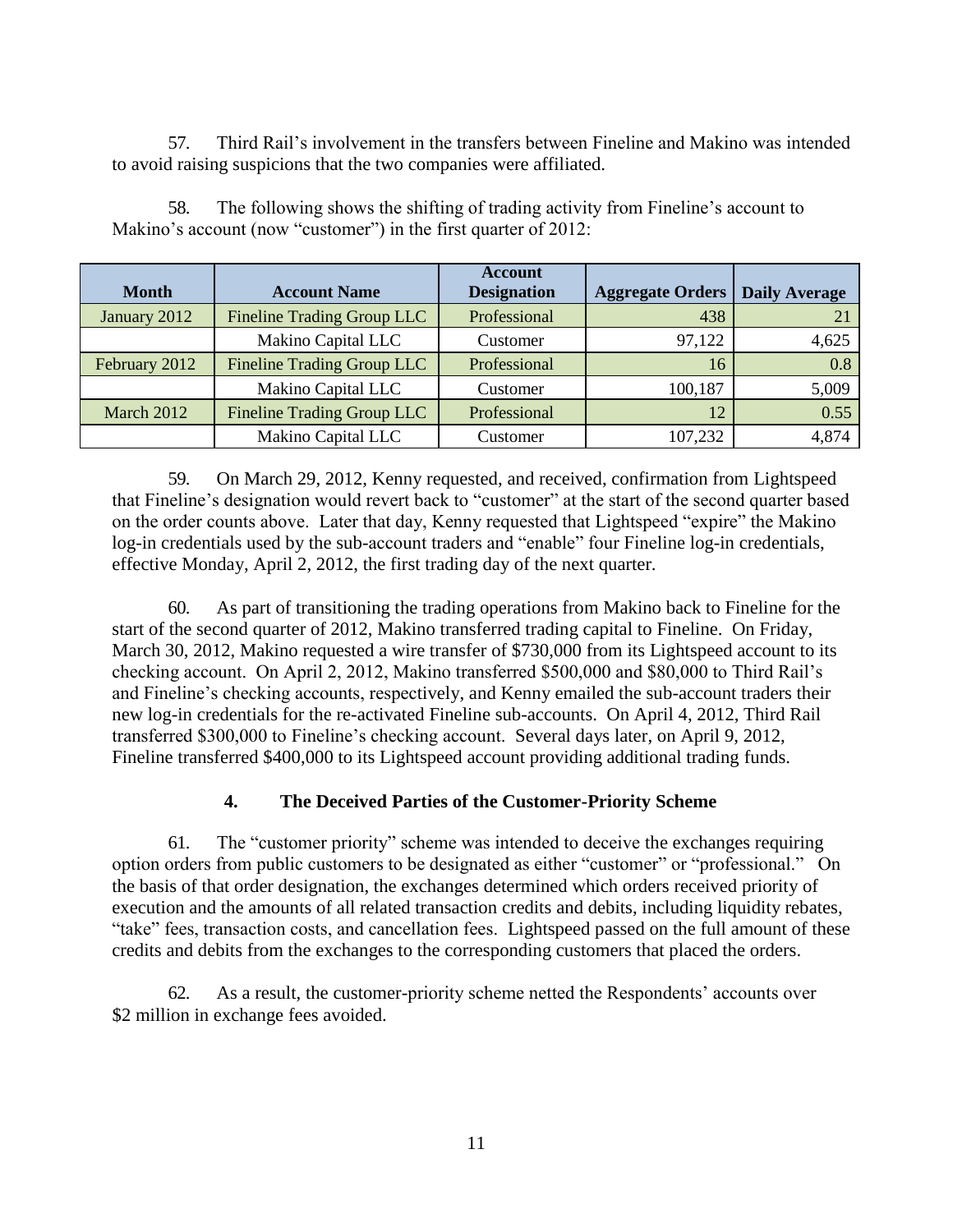63. In addition, the scheme unfairly disadvantaged other professional market participants over whom the Respondents' "customer" orders wrongly received priority of execution for orders at the same price. Put another way, professional public customers placing orders at the same price as Respondents' orders were harmed by the Respondents' advantageous position of execution priority through the customer-priority scheme.

64. The Respondents' trading operations and the volume and frequency of their orders in no way resembled those of a non-professional, retail customer. The Respondents undermined the purpose of the "professional"-order type, which was to level the playing field between public customers and professional traders, by wrongly claiming for themselves the benefits exchanges only offered to non-professional, public customers.

# **D. The "Spoofing" Scheme**

# **1. The Scheme Generally**

65. Between May 2011 and December 2012, the Respondents engaged in "spoofing" to generate rebates from the PHLX, which was a maker-taker exchange at the time. In general, spoofing describes a trader's use of "non-bona fide" orders (i.e., orders that the trader does not intend to have executed) in a security on one side of the market, which affect the price and/or volume of that security, for the purpose of inducing other market participants to execute against the trader's orders in the same security but on the opposite side of the market. The spoofing employed by the Respondents focused on options in symbols that were eligible for rebates on the PHLX.

66. The Respondents, or the sub-account traders under the Respondents' direction and/or supervision, entered a series of nondisplayed AON orders to buy (or sell) options on the PHLX in these symbols at a price that was a penny more (or less) than the option's current best bid (or offer). AON orders are undisplayed orders to buy or sell securities that must be executed in their entirety, or not executed at all. AON orders continue to remain active (and hidden) until they are executed or cancelled. Because AON orders are undisplayed, their prices do not affect the national best bid or offer ("NBBO").

67. The Respondents, or the sub-account traders under the Respondents' direction and/or supervision, then placed smaller, non-bona fide sell (or buy) orders—typically, for one contract ("a one-lot")—on the PHLX (or a different exchange) at the same price as the AON orders, but on the opposite side of the market (the "small-lot orders"). Because the size of the small-lot orders was less than the AON orders, those orders did not execute against each other. The small-lot orders, which were displayed, were placed for the purpose of lowering (or raising) the option's best offer (or bid) by one penny in order to induce other market participants to send orders on the same side at that price level. Once other market participants joined the small-lot order with sufficient quantity, their orders executed against the AON orders. After the AON orders were filled, any open, non-bona fide, small-lot order was cancelled. Typically, the strategy was repeated on the opposite side of the market to close out the position.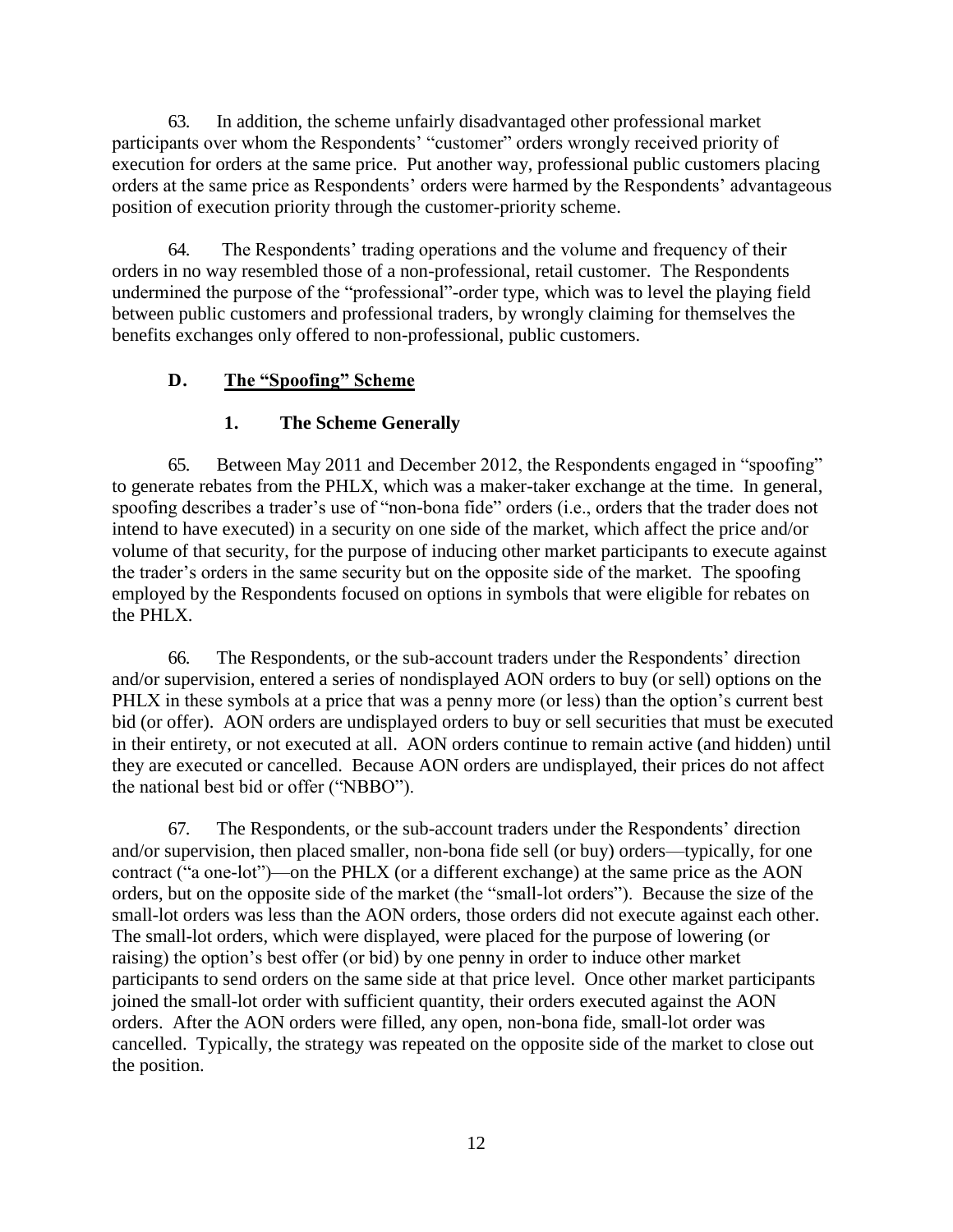68. Because the AON orders were posted to the PHLX's order book before executing against subsequently received orders, the PHLX credited them with having provided liquidity and paid rebates that Lightspeed passed on to the Afshars' accounts. Conversely, the orders from the other market participants, who were "spoofed" into executing against the pre-existing AON orders, were considered to have removed liquidity and charged a "take" fee by the PHLX.

69. Once the PHLX removed their maker-taker pricing schedule for "customer" marked orders effective January 2013, the AON spoofing scheme came to an end, or as Behruz summed it up, "bye bye AON fun." As a result of this scheme, the Respondents' accounts generated over \$204,000 in rebates from the PHLX.

70. The use of small-lot orders to spoof other market participants into executing against the non-displayed AON orders was described by Behruz as the "hidden X-A," referring to the coding of orders that earned rebates from the PHLX ("X" for PHLX and "A" for adding liquidity) and described by Kenny as "bringing in the offer" (to fill AON buy orders) or "bringing in the bid" (to fill AON sell orders), as reflected in instant messages:

> *Behruz*: i love getting 'em with the hidden x-a anyhow . . . bring me such pleasure and joy . . . at times I roll over laughing *Sub-Account Trader*: haha *Sub-Account Trader*: yes *Sub-Account Trader*: it's a nice feeling *Sub-Account Trader*: I love it when I use nasd [to place the smalllot order] to bring the bid/offer in and then get em

-------------------

*Sub-Account Trader*: did you see the [Microsoft trade] [last] month? *Sub-Account Trader*: yday *Sub-Account Trader*: no liquidity *Kenny*: i didn't…you get some? *Sub-Account Trader*: but i offered em on phlx aon and brought the bid in on phlc [sic] *Sub-Account Trader*: i LOVE doin that lol … *Kenny*: that is the finest... bringing in the bid or offer *Kenny*: makes you feel proactive! *Sub-Account Trader*: makes me feel like i was smarter than the computer haha *Kenny*: true dat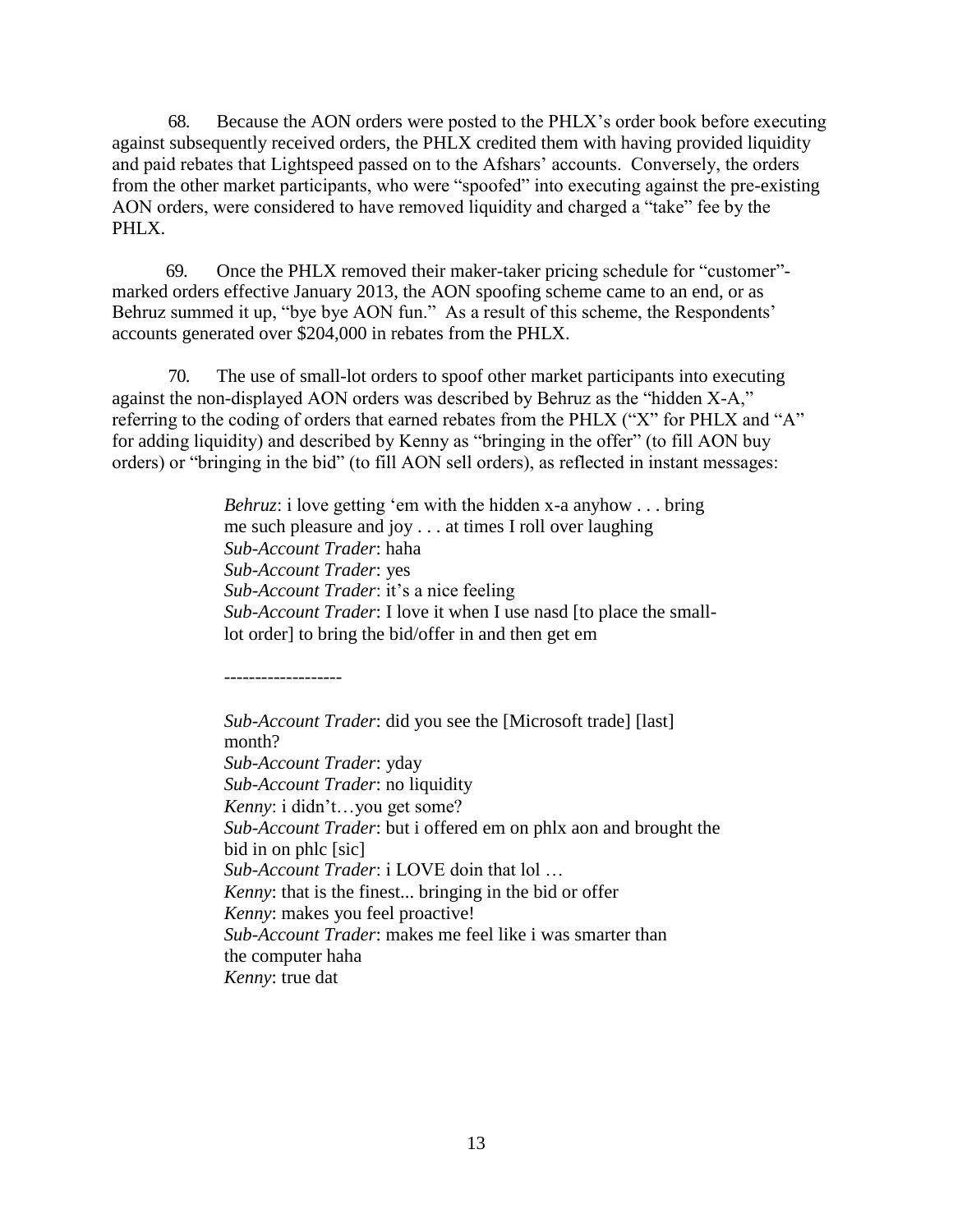# **2. A Specific Spoofing Example**

71. On October 15, 2012, between 9:52:50 and 9:52:54, Kenny himself placed twelve AON orders, each to sell ten call option contracts of Ford, with November 2012 expiration and a strike price of \$11.00, for \$.08 on the PHLX (for a total of 120 contracts).

- At the time, the inside bid for this option series was \$.07 and the inside offer was \$0.09 and the bid size was over 2,400 contracts.
- The AON orders did not change the national best offer because they were not displayed to other market participants.
- Kenny placed the AON orders in one of the sub-accounts of Fineline, which was designated "customer" because its activity in the prior quarter fell below the 390-order threshold.

72. At 9:52:56, Kenny placed a one-lot order to purchase the same call option series in Ford for \$0.08 on the PHLX from one of the sub-accounts of Makino, which at the time was designated "professional," presumably to avoid raising any suspicions of a wash trade and to decrease the likelihood of an execution (due to the lower priority of "professional" orders).

- The one-lot order raised the national best bid from \$0.07 to \$0.08—narrowing the NBBO spread from two cents  $(\$0.07 \times \$0.09)$  to one cent  $(\$0.08 \times \$0.09)$ . At that one-cent spread, the bid size was only one contract—reflecting the one-lot order.
- That order was guaranteed not to execute against the AON orders because the quantity of the AON orders exceeded the one-lot.
- At 9:52:59, Kenny cancelled the one-lot order, which lowered the national best bid back to \$0.07 (at which price the bid size was more than 2,300 contracts).

73. At 9:56:01, Kenny placed another one-lot buy order at \$0.08 in the same call option series.

- The one-lot order increased the best bid to \$0.08 (at which price the bid size was again one contract).
- At 9:56:03, Kenny placed six more AON sell orders in the same call option series at \$0.08 (increasing the AON sell orders to 180 total contracts).
- Between 9:56:03 and 9:56:43, other market participants submitted buy orders at \$0.08 in sufficient quantities to completely fill all eighteen AON orders.
- At 9:56:43, all eighteen AON orders were executed, resulting in \$46.80 in liquidity rebates for the Fineline account (\$0.26 per contract).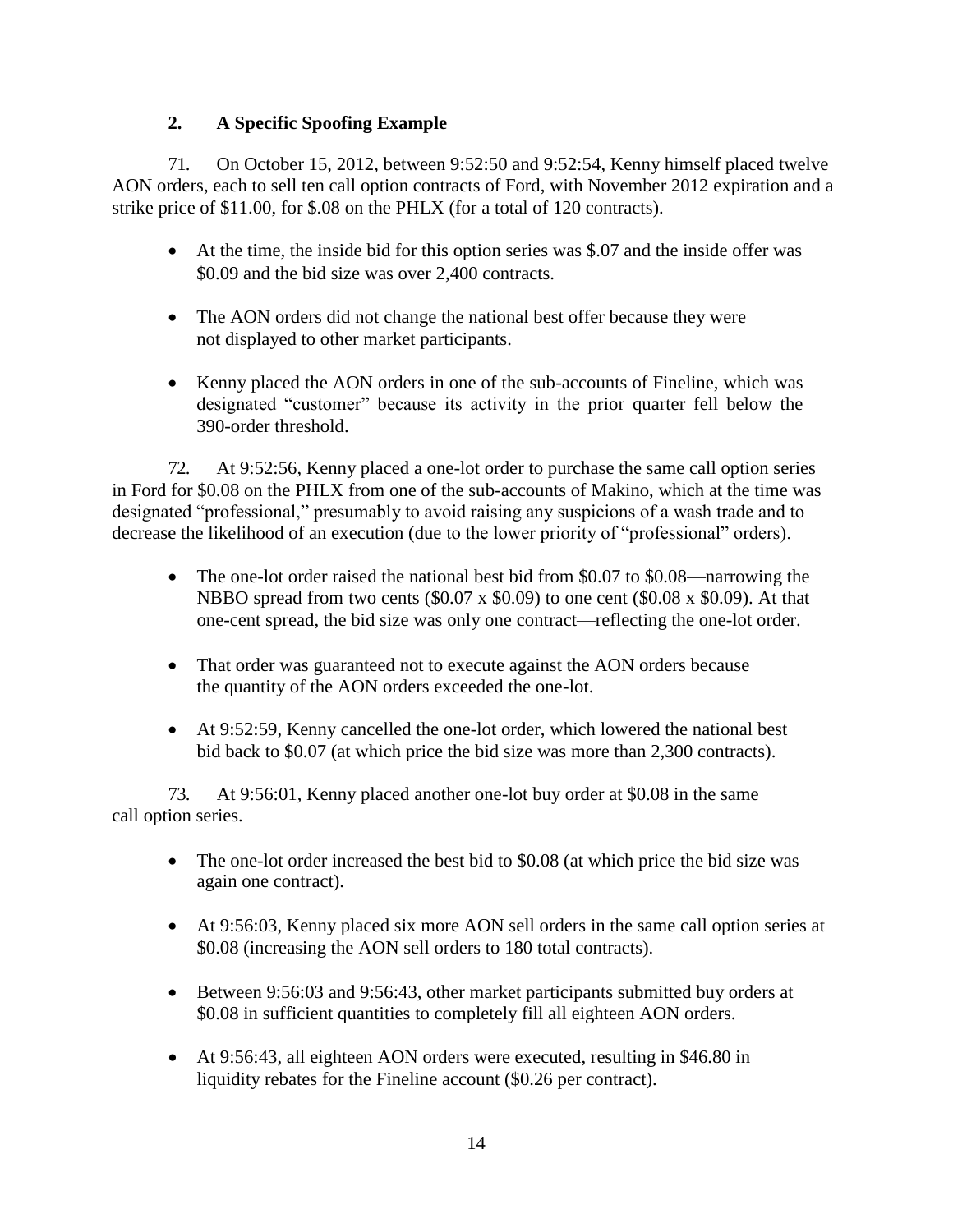At 9:56:45, Kenny cancelled the open one-lot order, dropping the best bid back to \$0.07.

## **3. The Genesis and Intent of the Spoofing Scheme**

74. Behruz developed the scheme, sometimes referred to as "AON-ing," or simply "AON," after he observed non-marketable orders from the Afshars' accounts which he believed were eligible for rebates upon their execution—executed immediately and were charged a "take" fee for removing liquidity. After learning that the orders executed against hidden orders, Behruz began testing AON orders on the PHLX.

75. Behruz later learned that "customer"-marked AON orders were not assessed cancellation fees by the PHLX (unlike "professional" AON orders). This made the spoofing strategy economically viable because the Afshars' accounts could post AON orders and cancel them without penalty if they were not filled. As a result, in early May 2011, Behruz introduced the AON strategy to Kenny and the sub-account traders.

76. On some occasions, Behruz and Kenny placed small-lot orders on the PHLX to assist the sub-account traders in filling their AON orders, typically using a different sub-account (or the account designated as "professional" at the time). Kenny told one of the sub-account traders that "as far as AON goes, [Behruz] and i love to help. i love to positions [sic] get closed."

77. At times, the sub-account traders requested this assistance and other times, Behruz and Kenny proactively offered it. For example, Kenny wrote one sub-account trader: "that you AONing in MSFT? i'm gonna prop it up and get u filled" and, on another occasion, wrote: "lemme help you out. load up your aons." Similarly, Behruz corresponded with a trader:

> *Behruz*:... I'd rather do the phlx aon on that and bring the offer in *Sub-Account Trader*: ok . . . *Sub-Account Trader*: 10 50 lots? *Behruz*: yes *Sub-Account Trader*: ok done *Behruz*: when you're done we'll cancel the 1 lot *Behruz*: that's my offer *Sub-Account Trader*: k *Behruz*: come here kitty kitty *Behruz*: they are afraid :)

## **4. The Victims of the Spoofing Scheme**

78. Market participants were deceived when they interpreted the small-lot orders as reflecting genuine demand or supply and joined those orders with hopes of offering liquidity and earning rebates. Instead, their orders often executed against the hidden AON orders and resulted in "take" fees. These market participants were deceived into executing against AON orders placed from the Afshars' accounts at prices that had been artificially raised (or lowered) by those same accounts.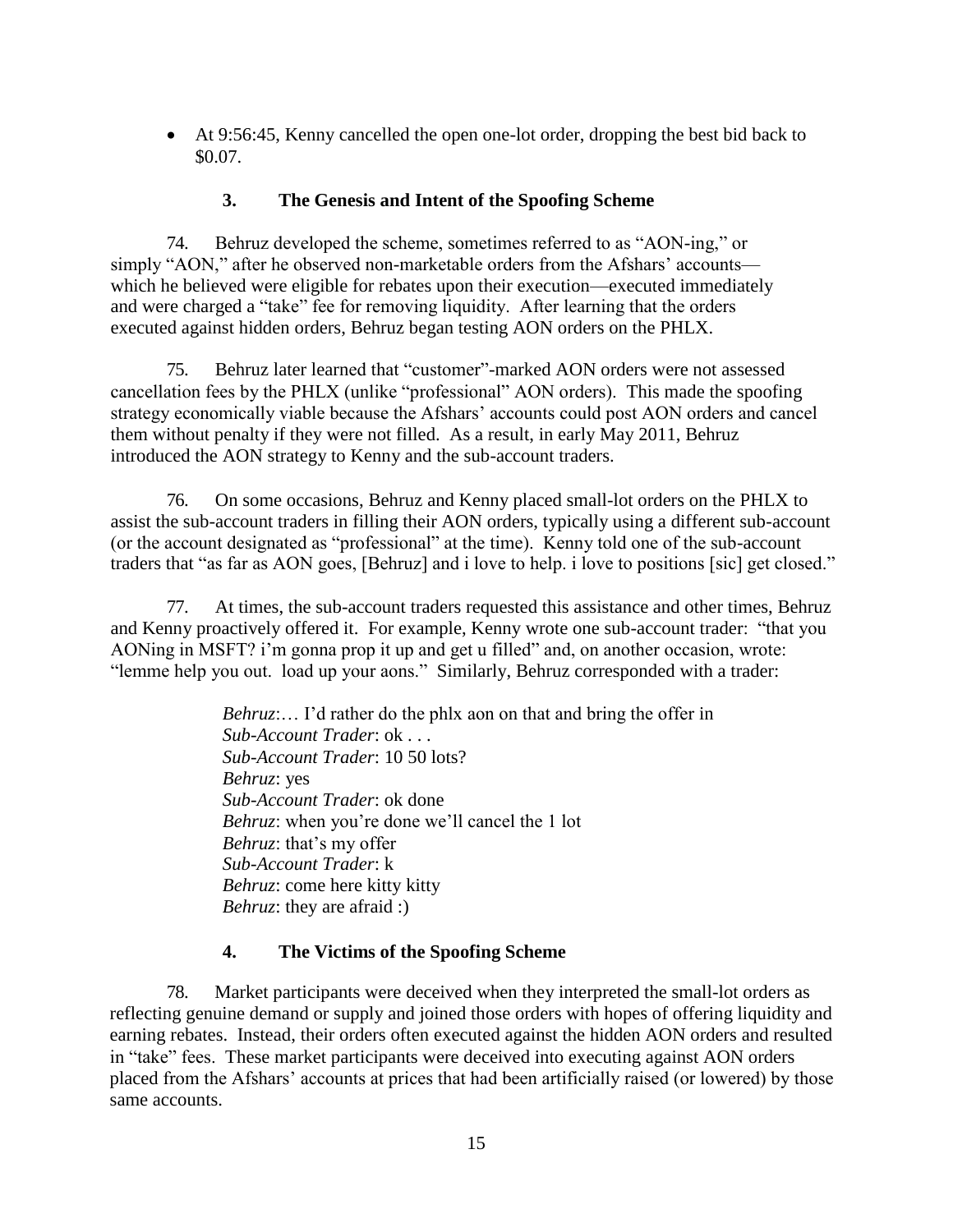79. In fact, one market participant alerted the PHLX about being deceived by such trading. On October 31, 2012, a trader at a registered broker-dealer, market-maker, and proprietary trading firm, notified her supervisor, the head of the firm's U.S. options market making ("Head Trader  $#1$ "), that "[t]oday we saw in GE us remove large size on PHLX using quotes. We join a 1-lot bid and end up removing liquidity via 10-lot trades (the 1-lot remains). Last time we saw this behavior the exchange verified that we had crossed with an ALL-or-NONE order. I am curious if it is the same case here and if the counterparty we execute against is the same firm that has a 1-lot bid in the depth."

80. Unbeknownst to the firm, on October 31, 2012, from 12:29:31 to 12:29:43, Kenny, in one of Fineline's sub-accounts, placed twenty-four AON orders on the PHLX, each to sell ten contracts of GE (with November 2012 expiration and strike price of \$22.00) for \$0.07 (for a total of 240 contracts). At the time, the inside bid for this option was \$0.06 (with a size of 1,897 contracts) and the inside ask was \$0.08 (at 5,291 contracts). At 12:29:47, Kenny, from one of Makino's sub-accounts, placed a one-lot order on the PHLX to buy the same option at \$0.07. That one-lot order raised the inside bid from \$0.06 to \$0.07 (with a bid size of one contract).

81. In response to that price movement, at 12:34:38, the firm's trading algorithm joined the one-lot order with an order to buy 130 contracts of the November 2012 GE option at \$0.07 to provide liquidity at the new bid and potentially earn rebates. However, rather than providing liquidity, the firm's order immediately executed in full against thirteen of the preexisting twenty-four AON orders placed by Kenny. The firm's order thus removed liquidity and was charged a "take" fee by the PHLX. At 12:36:36, Kenny cancelled the onelot order, moving the inside bid back to \$0.06 (with a size of 602 contracts).

82. Several hours later, after being informed of these findings, Head Trader #1 emailed individuals at the PHLX about his concerns: "[W]e have encountered some strange trading behavior recently on PHLX. It appears like we are trading against hidden AON orders, and we believe that someone might be manipulating the market. Here is one example from today that we found in GE, all timestamps are CST. Before the trades happened the PHLX BBO was .07 bid at .08. The volume on the .07 bid was 1 contract. We tried to join the .07 bid for a size of 130 contracts, and we immediately traded 13 times, each trade was for 10 contracts. We are particularly concerned that a market participant is entering an order to buy 1 contract at .07 (not AON), and then they are layering many orders to sell at .07 using an AON contingency."

#### **VIOLATIONS**

83. As a result of the conduct described above, Respondents Behruz Afshar and Kenny willfully violated Section 9(a)(2) of the Exchange Act, which makes it unlawful "to effect, alone or with one or more other persons, a series of transactions in any security . . . creating actual or apparent active trading in such security, or raising or depressing the price of such security, for the purpose of inducing the purchase or sale of such security by others."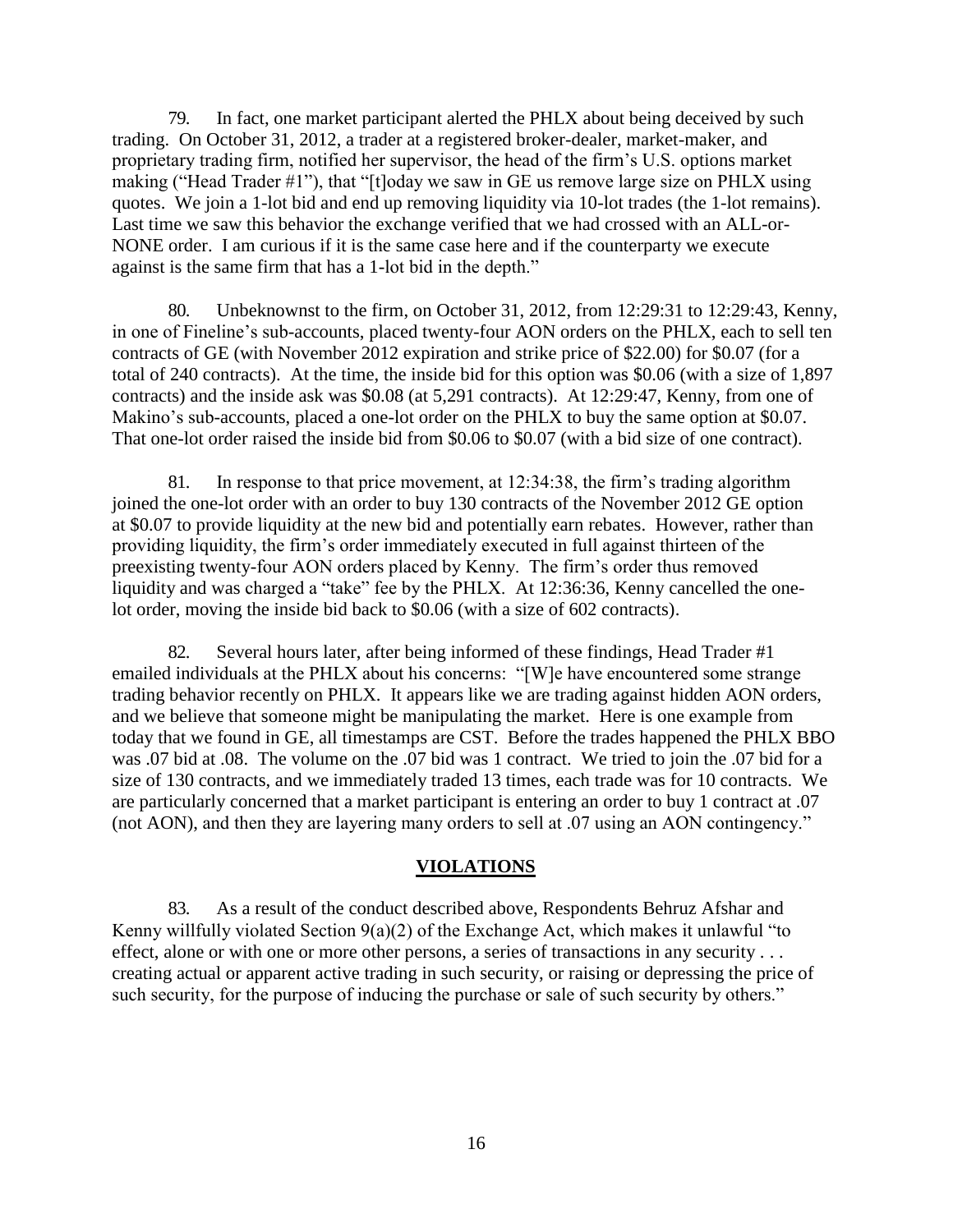84. As a result of the conduct described above, Respondents Behruz Afshar and Kenny willfully violated Sections 17(a)(1), (2) and (3) of the Securities Act and Section 10(b) of the Exchange Act and Rules 10b-5(a), (b) and (c) thereunder, which prohibit fraudulent conduct in the offer and sale of securities and in connection with the purchase or sale of securities.

85. As a result of the conduct described above, Respondents Shahryar Afshar, Fineline, and Makino violated Sections 17(a)(1), (2) and (3) of the Securities Act, Sections  $9(a)(2)$  and  $10(b)$  of the Exchange Act and Rules  $10b-5(a)$ , (b) and (c) thereunder.

### **IV.**

In view of the foregoing, the Commission deems it appropriate, in the public interest, and for the protection of investors to impose the sanctions agreed to in the Respondents' Offer.

Accordingly, pursuant to Section 8A of the Securities Act, Sections 15(b) and 21C of the Exchange Act, and Section 9(b) of the Investment Company Act as to Respondents Behruz Afshar and Kenny, and Section 8A of the Securities Act and Section 21C of the Exchange Act as to Respondents Shahryar Afshar, Fineline, and Makino, it is hereby ORDERED that:

A. Respondents cease and desist from committing or causing any violations and any future violations of Section 17(a)(1), (2) and (3) of the Securities Act, Sections  $9(a)(2)$  and 10(b) of the Exchange Act and Rules 10b-5(a), (b) and (c) thereunder.

B. Respondents Behruz Afshar and Kenny be, and hereby are:

barred from association with any broker, dealer, investment adviser, municipal securities dealer, municipal advisor, transfer agent, or nationally recognized statistical rating organization;

prohibited from serving or acting as an employee, officer, director, member of an advisory board, investment adviser or depositor of, or principal underwriter for, a registered investment company or affiliated person of such investment adviser, depositor, or principal underwriter; and

barred from participating in any offering of a penny stock, including: acting as a promoter, finder, consultant, agent or other person who engages in activities with a broker, dealer or issuer for purposes of the issuance or trading in any penny stock, or inducing or attempting to induce the purchase or sale of any penny stock.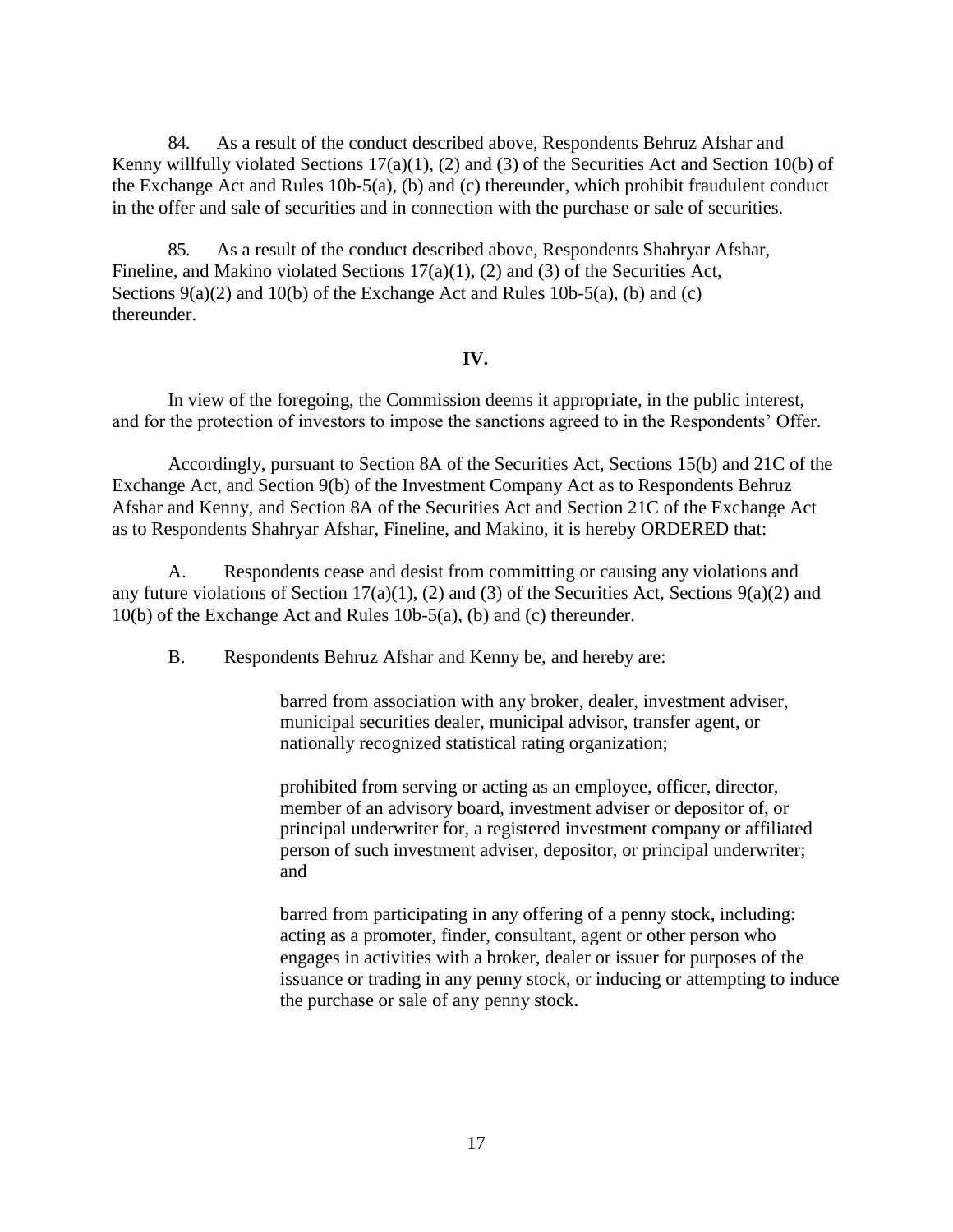C. Any reapplication for association by Respondents Behruz Afshar or Kenny will be subject to the applicable laws and regulations governing the reentry process, and reentry may be conditioned upon a number of factors, including, but not limited to, the satisfaction of any or all of the following: (a) any disgorgement ordered against Respondents Behruz Afshar or Kenny, whether or not the Commission has fully or partially waived payment of such disgorgement; (b) any arbitration award related to the conduct that served as the basis for the Commission order; (c) any self-regulatory organization arbitration award to a customer, whether or not related to the conduct that served as the basis for the Commission order; and (d) any restitution order by a self-regulatory organization, whether or not related to the conduct that served as the basis for the Commission order.

D. Respondents Behruz and Shahryar Afshar shall pay disgorgement of \$1,048,824.67, for which they shall be jointly and severally liable. In addition, Behruz Afshar shall pay a civil money penalty of \$150,000 and Shahryar Afshar shall pay a civil money penalty of \$75,000. Payments shall be made to the Securities and Exchange Commission for transfer to the general fund of the United States Treasury, subject to Exchange Act Section  $21F(g)(3)$ . Payment shall be made in the following installments:

- $(1)$  \$666,666.67 within 10 days of entry of the Order;
- (2) \$133,333.33 within 120 days of entry of the Order;
- (3) \$133,333.34 within 240 days of entry of the Order; and
- (4) \$340,491.33 within 360 days of entry of the Order.

If any of these payments is not made by the date the payment is required by this Order, the entire outstanding balance of disgorgement and civil penalties, plus any additional interest accrued pursuant to SEC Rule of Practice 600 and pursuant to 31 U.S.C. §3717, shall be due and payable immediately, without further application.

E. Respondent Kenny shall pay disgorgement of \$524,412.33 and a civil money penalty of \$100,000 to the Securities and Exchange Commission for transfer to the general fund of the United States Treasury, subject to Exchange Act Section 21F(g)(3). Payment shall be made in the following installments:

- $(1)$  \$333,333.33 within 10 days of entry of the Order;
- $(2)$  \$66,666.67 within 120 days of entry of the Order;
- (3) \$66,666.66 within 240 days of entry of the Order; and
- (4) \$157,745.67 within 360 days of entry of the Order.

If any of these payments is not made by the date the payment is required by this Order, the entire outstanding balance of disgorgement and civil penalties, plus any additional interest accrued pursuant to SEC Rule of Practice 600 and pursuant to 31 U.S.C. §3717, shall be due and payable immediately, without further application.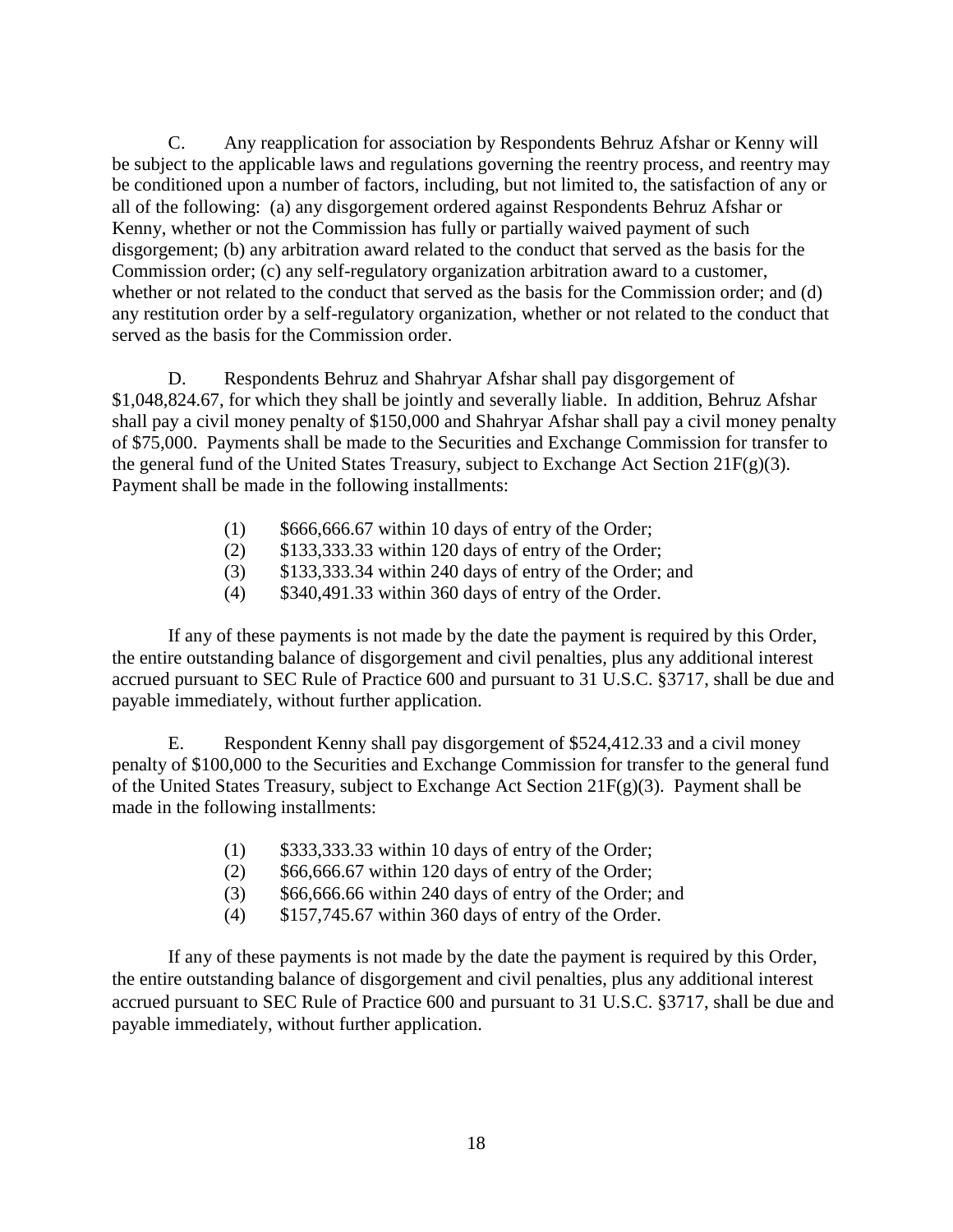- F. Payments must be made in one of the following ways:
	- (1) Respondents may transmit payment electronically to the Commission, which will provide detailed ACH transfer/Fedwire instructions upon request;
	- (2) Respondents may make direct payment from a bank account via Pay.gov through the SEC website at http://www.sec.gov/about/offices/ofm.htm; or
	- (3) Respondents may pay by certified check, bank cashier's check, or United States postal money order, made payable to the Securities and Exchange Commission and hand-delivered or mailed to:

Enterprise Services Center Accounts Receivable Branch HQ Bldg., Room 181, AMZ-341 6500 South MacArthur Boulevard Oklahoma City, OK 73169

Payments by check or money order must be accompanied by a cover letter identifying the Respondent making the payment as a Respondent in these proceedings, and the file number of these proceedings; a copy of the cover letter and check or money order must be sent to Robert Cohen, Co-Chief, Market Abuse Unit, Division of Enforcement, Securities and Exchange Commission, 100 F St., NE, Washington, DC 20549.

G. Amounts ordered to be paid as civil money penalties pursuant to this Order shall be treated as penalties paid to the government for all purposes, including all tax purposes. To preserve the deterrent effect of the civil penalty, Respondents agree that in any Related Investor Action, they shall not argue that they are entitled to, nor shall they benefit by, offset or reduction of any award of compensatory damages by the amount of any part of Respondents' payment of civil money penalties in this action ("Penalty Offset"). If the court in any Related Investor Action grants such a Penalty Offset, Respondents agree that they shall, within 30 days after entry of a final order granting the Penalty Offset, notify the Commission's counsel in this action and pay the amount of the Penalty Offset to the Securities and Exchange Commission. Such a payment shall not be deemed an additional civil penalty and shall not be deemed to change the amount of the civil money penalties imposed in this proceeding. For purposes of this paragraph, a "Related Investor Action" means a private damages action brought against a Respondent by or on behalf of one or more investors based on substantially the same facts as found in the Order.